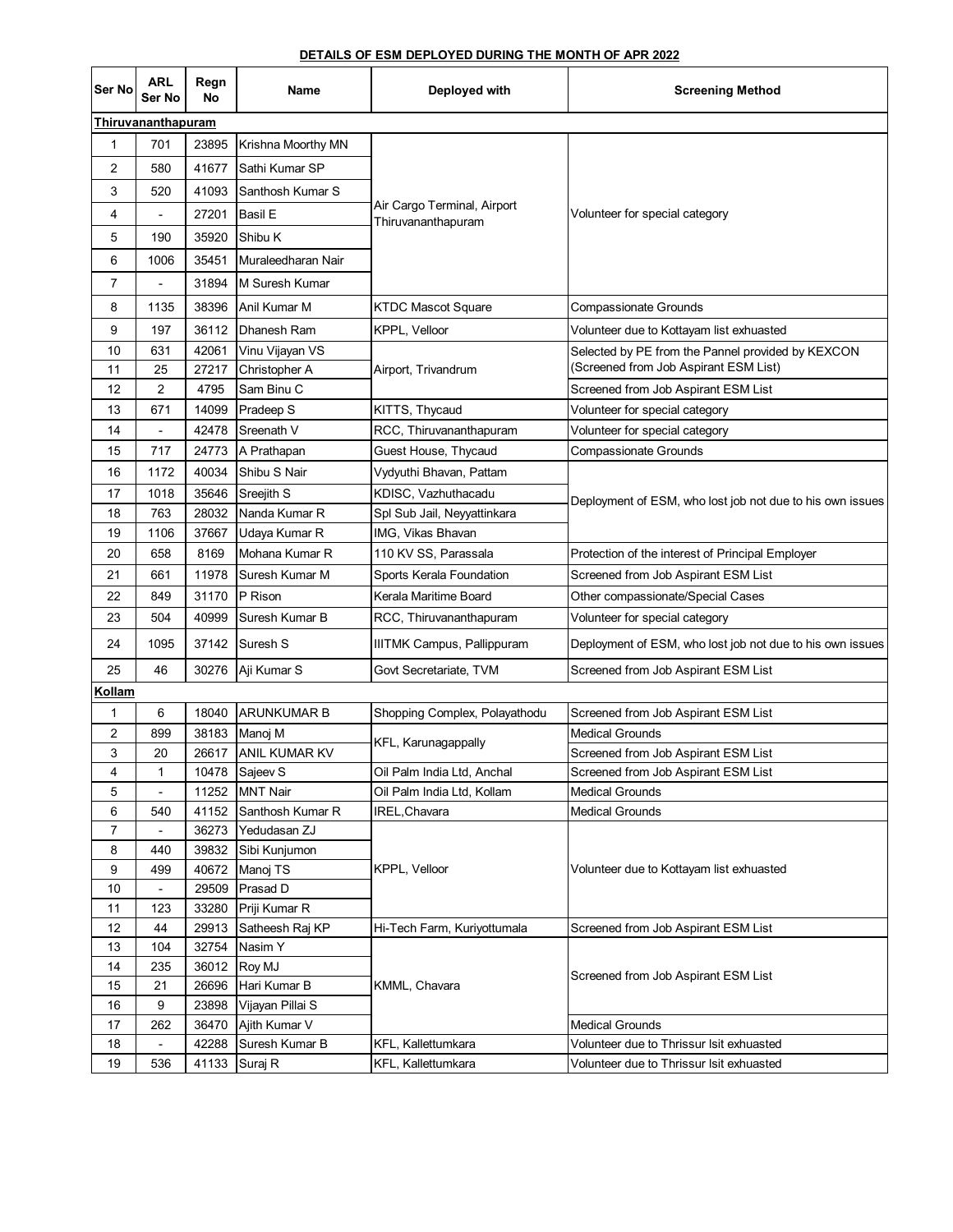| Ser No              | <b>ARL</b><br>Ser No     | Regn<br>No     | Name                         | Deployed with              | <b>Screening Method</b>                                                                 |  |  |
|---------------------|--------------------------|----------------|------------------------------|----------------------------|-----------------------------------------------------------------------------------------|--|--|
|                     | Alappuzha                |                |                              |                            |                                                                                         |  |  |
| 1                   | 379                      | 31618          | Venu R Nair                  | KPPL, Velloor              | Volunteer due to Ernakulam Isit exhuasted                                               |  |  |
| $\overline{2}$      | 3                        | 14073          | Renjith S                    | Cherthala Municipality     | Screened from Job Aspirant ESM List                                                     |  |  |
| 3                   |                          | 37075          | Jayan TK                     | CJMCourt, Ernakulam        | Volunteer due to Ernakulam Isit exhuasted                                               |  |  |
| $\overline{4}$      | $\overline{\phantom{a}}$ | 30138          | Saji Kumar K                 | TCCL, Ernakulam            | Protection of the interest of Principal Employer                                        |  |  |
|                     | Pathanamthitta           |                |                              |                            |                                                                                         |  |  |
| 1                   | 279                      | 17046          | Pradeep V                    |                            | Screened from Job Aspirant ESM List<br>Protection of the interest of Principal Employer |  |  |
| $\overline{2}$<br>3 |                          | 42406<br>42407 | Madhusudanan MR<br>Saleem MR | KSEB SHEP, Perumthenaruvi  |                                                                                         |  |  |
| 4                   | 101                      | 35749          | Ajitha Kumar J               | KPPL, Velloor              | Volunteer due to Kottayam Isit exhuasted                                                |  |  |
| 5                   | 5                        | 28231          | Santhosh VR                  | KPPL, Velloor              | Volunteer due to Kottayam Isit exhuasted                                                |  |  |
| Kottayam            |                          |                |                              |                            |                                                                                         |  |  |
| 1                   | 11                       | 32842          | Rajesh TK                    |                            |                                                                                         |  |  |
| $\overline{2}$      | 27                       | 36477          | Santhosh Kumar K             |                            |                                                                                         |  |  |
| 3                   | 38                       | 38197          | Joji PG                      |                            |                                                                                         |  |  |
| 4                   | 44                       | 38689          | <b>Biju P</b>                |                            |                                                                                         |  |  |
| 5                   | 45                       | 38699          | <b>Mathew Varghese</b>       |                            |                                                                                         |  |  |
| 6                   | 50                       | 39038          | Rajeev PV                    |                            |                                                                                         |  |  |
| $\overline{7}$      | 51                       | 39114          | Vimal Dev P                  |                            |                                                                                         |  |  |
| 8                   | 57                       | 39558          | Nishanth MS                  |                            |                                                                                         |  |  |
| 9                   | 59                       | 39608          | Pretheesh S                  |                            | Screened form Job Aspirant ESM List                                                     |  |  |
| 10                  | 61                       | 39676          | <b>Bipin B</b>               | KPPL, Vellor               |                                                                                         |  |  |
| 11                  | 70                       | 40077          | Binu Joseph                  |                            |                                                                                         |  |  |
| 12                  | 78                       | 40562          | Saji Kumar MS                |                            |                                                                                         |  |  |
|                     | 109                      | 41974          | Ratheesh R                   |                            |                                                                                         |  |  |
| 13                  |                          |                |                              |                            |                                                                                         |  |  |
| 14                  | 122                      | 30529<br>34642 | Kochumon MN                  |                            |                                                                                         |  |  |
| 15                  | 137                      |                | Rajeev PN                    |                            |                                                                                         |  |  |
| 16                  | 160                      | 39346          | Arun NS                      |                            |                                                                                         |  |  |
| 17                  | 167                      | 41637          | Pramod P                     |                            |                                                                                         |  |  |
| 18                  | $\overline{a}$           | 38983          | Raveendran KV                |                            | Volunterr due to Kottayam list exhuasted                                                |  |  |
| 19                  | $\overline{\phantom{a}}$ | 35526          | Johny thomas                 | Sub Jail, Pala             | Protection of the interest of Principal Employer                                        |  |  |
| 20                  | $\overline{\phantom{a}}$ | 31676          | Manikantan PS                | CJM Court, Ernakulam       | Volunteer due to Ernakulam list exhuasted                                               |  |  |
| 21<br>Ernakulam     |                          | 10174          | Baburajan KP                 | ICMR, Kottayam             | Volunteer for special category                                                          |  |  |
|                     |                          |                |                              |                            |                                                                                         |  |  |
| 1                   |                          | 42431          | Aji PV                       | KPPL, Velloor              | Valounteer due to Kottayam list exhuasted                                               |  |  |
| $\overline{c}$      | 56                       | 37935          | Aji Thomas                   | KSEB (EC) Power House      | Screened from Job Aspirant ESM List                                                     |  |  |
| 3                   | 159                      | 41491          | Suresh S                     | TCCL, Ernakulam            | Selected by PE from the Pannel provided by KEXCON                                       |  |  |
| 4                   | 98                       | 39950          | Johnson PV                   |                            | (Screened from Job Aspirant ESM List)                                                   |  |  |
| 5                   | 167                      | 41664          | Sumesh S                     | KPPL, Velloor              | Valounteer due to Kottayam list exhuasted                                               |  |  |
| 6                   | 10                       | 32078          | <b>EA Anish</b>              | SGST Deept, Ernakulam      | Screened from Job Aspirant ESM List                                                     |  |  |
| $\overline{7}$      | 54                       | 37839          | Jose John                    | Medical College, Ernakulam | Screened from Job Aspirant ESM List                                                     |  |  |
| 8                   | 62                       | 38793          | Rajeev U                     | Medical College, Ernakulam | Screened from Job Aspirant ESM List                                                     |  |  |
| 9                   | 134                      | 41059          | Madhu K                      |                            | Screened from Job Aspirant ESM List                                                     |  |  |
| 10                  | 129                      | 40990          | Nazeer PM                    | KINFRA Hi-Tech Park, Cochi |                                                                                         |  |  |
| 11                  | 131                      | 40997          | Reji M Mathew                |                            |                                                                                         |  |  |
| ldukki              |                          |                |                              |                            |                                                                                         |  |  |
| 1                   | 6                        | 34847          | Shiju Daniel                 | KFL, Arikuzha              | Screened from Job Aspirant ESM List                                                     |  |  |
| $\overline{c}$      | 23                       | 40908          | Biju N                       | KSEB SGSD, Vellathooval    | Screened from Job Aspirant ESM List                                                     |  |  |
| 3                   | 17                       | 39936          | Sajju S                      | KPPL, Velloor              | Volunteer due to Kottayam list exhuasted                                                |  |  |
| 4                   | 68                       | 39423          | Jomon Joseph                 | KFL, Arikuzha              | Deployment of ESM, who lost job not due to his own issues                               |  |  |
|                     |                          |                |                              |                            | (Ex CFLTC)                                                                              |  |  |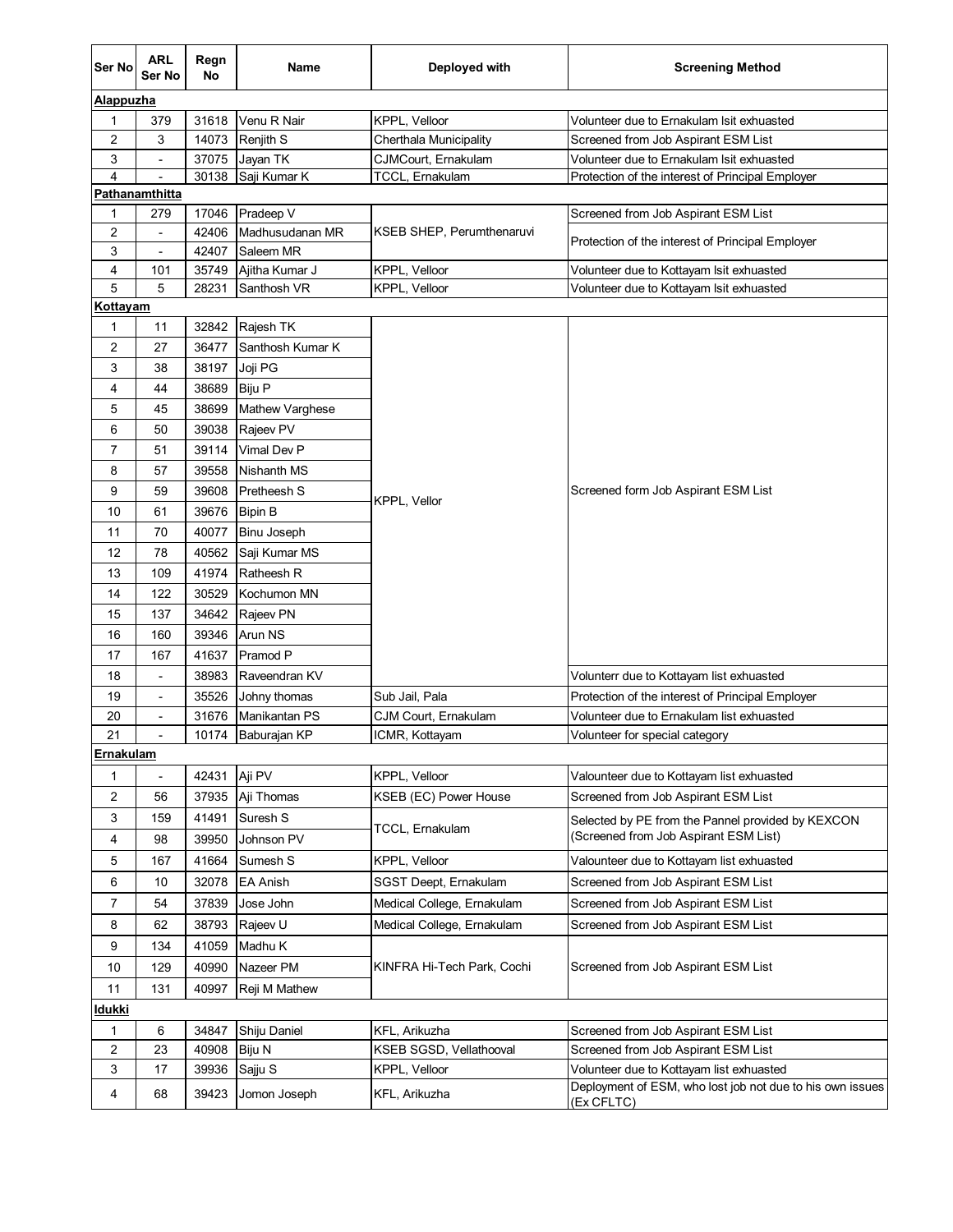| Ser No            | <b>ARL</b><br>Ser No     | Regn<br><b>No</b> | Name                | Deployed with                     | <b>Screening Method</b>                                                                    |  |  |
|-------------------|--------------------------|-------------------|---------------------|-----------------------------------|--------------------------------------------------------------------------------------------|--|--|
| Thrissur          |                          |                   |                     |                                   |                                                                                            |  |  |
| $\mathbf{1}$      | 32                       | 41008             | Umesh K             | Sub Jail, Chavakkad               | Screened from Job Aspirant ESM List                                                        |  |  |
| 2                 | 37                       | 41277             | Udaya Kumar M       |                                   |                                                                                            |  |  |
| 3                 | 52                       | 41905             | Denny K David       |                                   |                                                                                            |  |  |
| 4                 | 36                       | 41208             | Ratheesh KS         | Central Prison, Viyyur            | Screened from Job Aspirant ESM List                                                        |  |  |
| 5                 | 30                       | 40932             | Sri Prasad C        |                                   |                                                                                            |  |  |
| 6                 | 42                       | 41494             | Daison K.V          |                                   |                                                                                            |  |  |
| 7                 | 58                       | 42143             | Divakaran P         | CJM Court, Thrissur               | Screened from Job Aspirant ESM List                                                        |  |  |
| 8                 | 54                       | 41980             | Harilal R           | Central Prison, Viyyur            | Screened from Job Aspirant ESM List                                                        |  |  |
| 9                 | $\overline{a}$           | 40250             | Surendranathan KB   | Central Prison, Viyyur            | Deployment of ESM, who lost job not due to his own issues<br>Ex CFLTC)                     |  |  |
| 10                | $\overline{\phantom{a}}$ | 42325             | <b>Manilal MR</b>   | KFL, Kallettumkara                | Volunterr for KFL                                                                          |  |  |
| Palakkad          |                          |                   |                     |                                   |                                                                                            |  |  |
| $\mathbf{1}$      | 20                       | 33086             | <b>PRAMOD KUMAR</b> | KFL, Muthalamada                  | Screened from Job Aspirant ESM List                                                        |  |  |
| 2                 | 147                      | 26424             | Sivan A             |                                   |                                                                                            |  |  |
| 3                 | 235                      | 39203             | Nixon MV            | MCL, Palakkad                     | Protection of the interest of Principal Employer                                           |  |  |
| 4                 | 52                       | 38317             | Sivakumar PK        | KFL, Muthalamada                  | Screened from Job Aspirant ESM List                                                        |  |  |
| 5                 | 207                      | 37801             | <b>Biju Kumar</b>   | HD Farm, Malampuzha               | Deployment of ESM, who lost job not due to his own issues<br>(Ex CFLTC)                    |  |  |
| 6                 | 112                      | 41284             | C Gopalakrishnan    |                                   |                                                                                            |  |  |
| 7                 | 116                      | 41374             | Babu A              |                                   | Protection of the interest of Principal Employer                                           |  |  |
| 8                 | 122                      | 41586             | Madhusudhanan P     | Malabar Cements, Palakkad         |                                                                                            |  |  |
| 9                 | 83                       | 40309             | Shyju AL            |                                   |                                                                                            |  |  |
| 10                | 98                       | 40940             | Vinod M             |                                   |                                                                                            |  |  |
| Kannur            |                          |                   |                     |                                   |                                                                                            |  |  |
| 1                 | $\overline{2}$           | 10579             | Sasidharan KV       | ESI Hospital, Thottada            | Screened from Job Aspirant ESM List                                                        |  |  |
| 2                 | 33                       | 32550             | Rajeesh Kumar MC    | MCC, Kannur                       | Screened from Job Aspirant ESM List                                                        |  |  |
| 3                 | 41                       | 32859             | Latheesh Kumar MV   | CJM Court, Kannur                 | Screened from Job Aspirant ESM List                                                        |  |  |
| 4                 | 509                      | 31165             | Rajeevan PV         | Friends Janasevana Kendram        | Selected by PE from the Pannel provided by KEXCON<br>(Screened from Job Aspirant ESM List) |  |  |
|                   | Kozhikkode               |                   |                     |                                   |                                                                                            |  |  |
| 1                 | 305                      | 39195             | Shaji KM            | Solar Power Plant, Thalakkulathur | Protection of the Interest of Principal Enmployer                                          |  |  |
| 2                 | 420                      | 40891             | <b>Akhilesh NP</b>  |                                   |                                                                                            |  |  |
| 3                 | 104                      | 34499             | Manojkumar A        |                                   |                                                                                            |  |  |
| 4                 | 207                      | 36966             | Abhilash Kumar      | Diesel Power Plant, Kozhikode     |                                                                                            |  |  |
| 5                 | 251                      | 37830             | Bineesh K           |                                   |                                                                                            |  |  |
| 6                 | -                        | 36641             | Krishnadas K        |                                   | Deployment of ESM, who lost job not due to his own issues                                  |  |  |
| 7                 | 205                      | 36885             | <b>Bijeesh P</b>    | Solar Power Plant, Thalakkulathur | Protection of the Interest of Principal Enmployer                                          |  |  |
| 8                 | 40                       | 32228             | PRAMOD KUMAR        | KFL, Thiruvangoor                 | Screened from Job Aspirant ESM List                                                        |  |  |
| 9                 | 46                       | 32678             | Sudheep T           |                                   |                                                                                            |  |  |
| 10                | 342                      | 39724             | Roy Mathew V        | KSEB MF-2, Kolathara              | <b>Medical Grounds</b>                                                                     |  |  |
| 11                | 576                      | 32866             | Vinod Kumar K       | District Jail, Kozhikode          | Protection of the Interest of Principal Enmployer                                          |  |  |
| 12                | $\overline{7}$           | 25705             | Hareesh KS          | Covt ITI, Chathamangalam          | Screened from Job Aspirant ESM List                                                        |  |  |
| <u>Malappuram</u> |                          |                   |                     |                                   |                                                                                            |  |  |
| 1                 | 35                       | 41042             | SAJEESH C           | KFL, Athavanad                    | Screened from Job Aspirant ESM List                                                        |  |  |
| 2                 | 38                       | 41147             | SURESH BABU T       |                                   |                                                                                            |  |  |
| 3                 | 29                       | 40754             | Vipin N P           |                                   |                                                                                            |  |  |
| 4                 | $\overline{a}$           | 37833             | Aju P               | MCL, Palakkad                     | Protection of the Interest of Principal Enmployer                                          |  |  |
| 5                 | 41                       | 41346             | Shidesh M           | 220 KV SS, Malaparamba            | Screened from Job Aspirant ESM List                                                        |  |  |
| 6                 | 50                       | 42186             | Rajesh Kumar K      | Sub Jail, Tirur                   | Screened from Job Aspirant ESM List                                                        |  |  |
| $\overline{7}$    | 44                       | 41665             | Alavi Kutty NK      |                                   |                                                                                            |  |  |